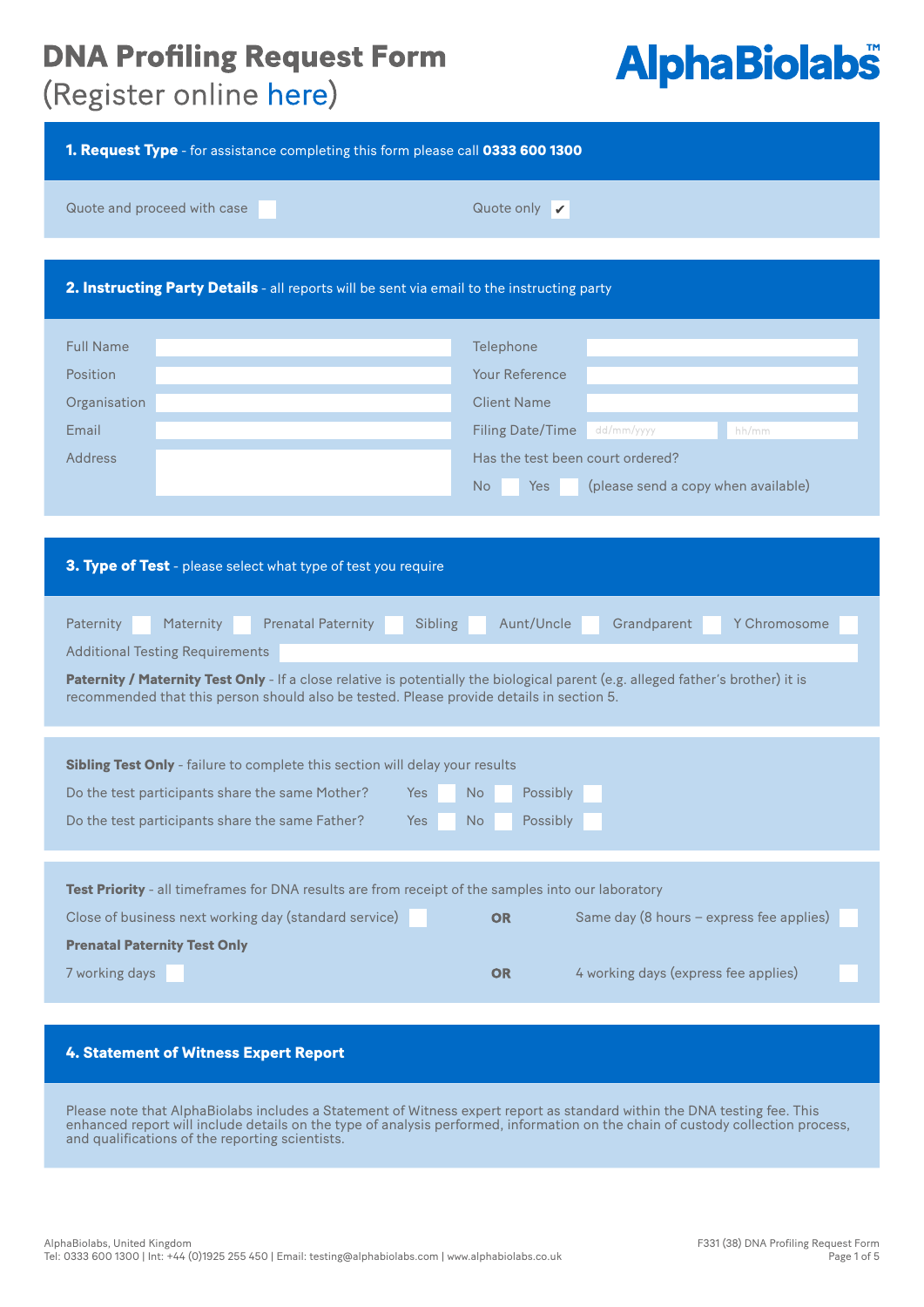### **DNA Profiling Request Form** (Register online here)

## **AlphaBiolabs®**

| 5. Children in Care (if applicable)                                                                                                                                                                                                                                                                                                                                                     |                                        |                                 |  |
|-----------------------------------------------------------------------------------------------------------------------------------------------------------------------------------------------------------------------------------------------------------------------------------------------------------------------------------------------------------------------------------------|----------------------------------------|---------------------------------|--|
| If any of the children taking part in the test are in foster care, please provide details of social worker/foster parents to contact.                                                                                                                                                                                                                                                   |                                        |                                 |  |
| <b>Full Name</b><br>Telephone                                                                                                                                                                                                                                                                                                                                                           | <b>Email Address</b>                   |                                 |  |
|                                                                                                                                                                                                                                                                                                                                                                                         |                                        |                                 |  |
|                                                                                                                                                                                                                                                                                                                                                                                         |                                        |                                 |  |
| <b>6. Sample Donor and Sample Collection Details</b>                                                                                                                                                                                                                                                                                                                                    |                                        |                                 |  |
| <b>Sample Collection Options:</b>                                                                                                                                                                                                                                                                                                                                                       |                                        |                                 |  |
| Address of Choice - We will arrange and collect the relevant DNA samples from an address of your choice (e.g. residential<br>address, solicitors' or local authority office, detention centre, prison or contact centre). Collection fees will apply.                                                                                                                                   |                                        |                                 |  |
| Walk in Centre - An AlphaBiolabs' sample collector will collect the relevant samples at one of our nationwide Walk in Centres<br>free of charge. Geographical restrictions apply.                                                                                                                                                                                                       |                                        |                                 |  |
| GP Collection - We will dispatch a DNA sample collection kit via standard mail. Please provide the doctor's name, address and<br>telephone number below. Please note, the GP will charge a fee for the sample collection(s). There may also be a delay to the<br>testing process as some medical centres can take several weeks to book the relevant DNA sample collection appointment. |                                        |                                 |  |
| <b>International Collection</b> – We will dispatch a DNA sample collection kit via courier (fees may apply). Please provide the<br>doctor's name, address, email address and telephone number below. Please note, the GP will charge a fee for the sample<br>collection(s). If you are unable to locate a doctor, please contact Customer Services as we may be able to assist.         |                                        |                                 |  |
|                                                                                                                                                                                                                                                                                                                                                                                         |                                        |                                 |  |
| <b>Sample Donor Details</b>                                                                                                                                                                                                                                                                                                                                                             |                                        | Do not contact directly         |  |
| <b>Full Name</b>                                                                                                                                                                                                                                                                                                                                                                        | Relationship:<br><b>Alleged Father</b> | Mother<br>Child                 |  |
| Telephone                                                                                                                                                                                                                                                                                                                                                                               | Other (e.g. sibling, aunt/uncle)       |                                 |  |
| Email                                                                                                                                                                                                                                                                                                                                                                                   |                                        |                                 |  |
|                                                                                                                                                                                                                                                                                                                                                                                         | Date of Birth                          | dd/mm/yyyy                      |  |
| <b>Sample Collection Details</b>                                                                                                                                                                                                                                                                                                                                                        |                                        |                                 |  |
| <b>Address of Choice</b><br><b>Walk in Centre</b>                                                                                                                                                                                                                                                                                                                                       | <b>GP Collection</b>                   | <b>International Collection</b> |  |
| Sample<br>Collection /                                                                                                                                                                                                                                                                                                                                                                  | Doctor's Name                          | (if applicable)                 |  |
| <b>GP Address</b>                                                                                                                                                                                                                                                                                                                                                                       | Doctor's Email                         | (if applicable)                 |  |
|                                                                                                                                                                                                                                                                                                                                                                                         | Doctor's Telephone Number              | (if applicable)                 |  |
|                                                                                                                                                                                                                                                                                                                                                                                         |                                        |                                 |  |
| <b>Sample Donor Details</b><br>Do not contact directly                                                                                                                                                                                                                                                                                                                                  |                                        |                                 |  |
| <b>Full Name</b>                                                                                                                                                                                                                                                                                                                                                                        | Relationship:<br><b>Alleged Father</b> | Child<br>Mother                 |  |
| Telephone                                                                                                                                                                                                                                                                                                                                                                               | Other (e.g. sibling, aunt/uncle)       |                                 |  |
| Email                                                                                                                                                                                                                                                                                                                                                                                   | Date of Birth                          | dd/mm/yyyy                      |  |
|                                                                                                                                                                                                                                                                                                                                                                                         |                                        |                                 |  |
| <b>Sample Collection Details</b>                                                                                                                                                                                                                                                                                                                                                        |                                        |                                 |  |
| <b>Address of Choice</b><br><b>Walk in Centre</b>                                                                                                                                                                                                                                                                                                                                       | <b>GP Collection</b>                   | <b>International Collection</b> |  |
| Sample                                                                                                                                                                                                                                                                                                                                                                                  | Doctor's Name                          | (if applicable)                 |  |
| Collection /<br><b>GP Address</b>                                                                                                                                                                                                                                                                                                                                                       | Doctor's Email                         | (if applicable)                 |  |
|                                                                                                                                                                                                                                                                                                                                                                                         | Doctor's Telephone Number              | (if applicable)                 |  |
|                                                                                                                                                                                                                                                                                                                                                                                         |                                        |                                 |  |

AlphaBiolabs, United Kingdom

Tel: 0333 600 1300 | Int: +44 (0)1925 255 450 | Email: testing@alphabiolabs.com | www.alphabiolabs.co.uk

F331 (38) DNA Profiling Request Form Page 2 of 5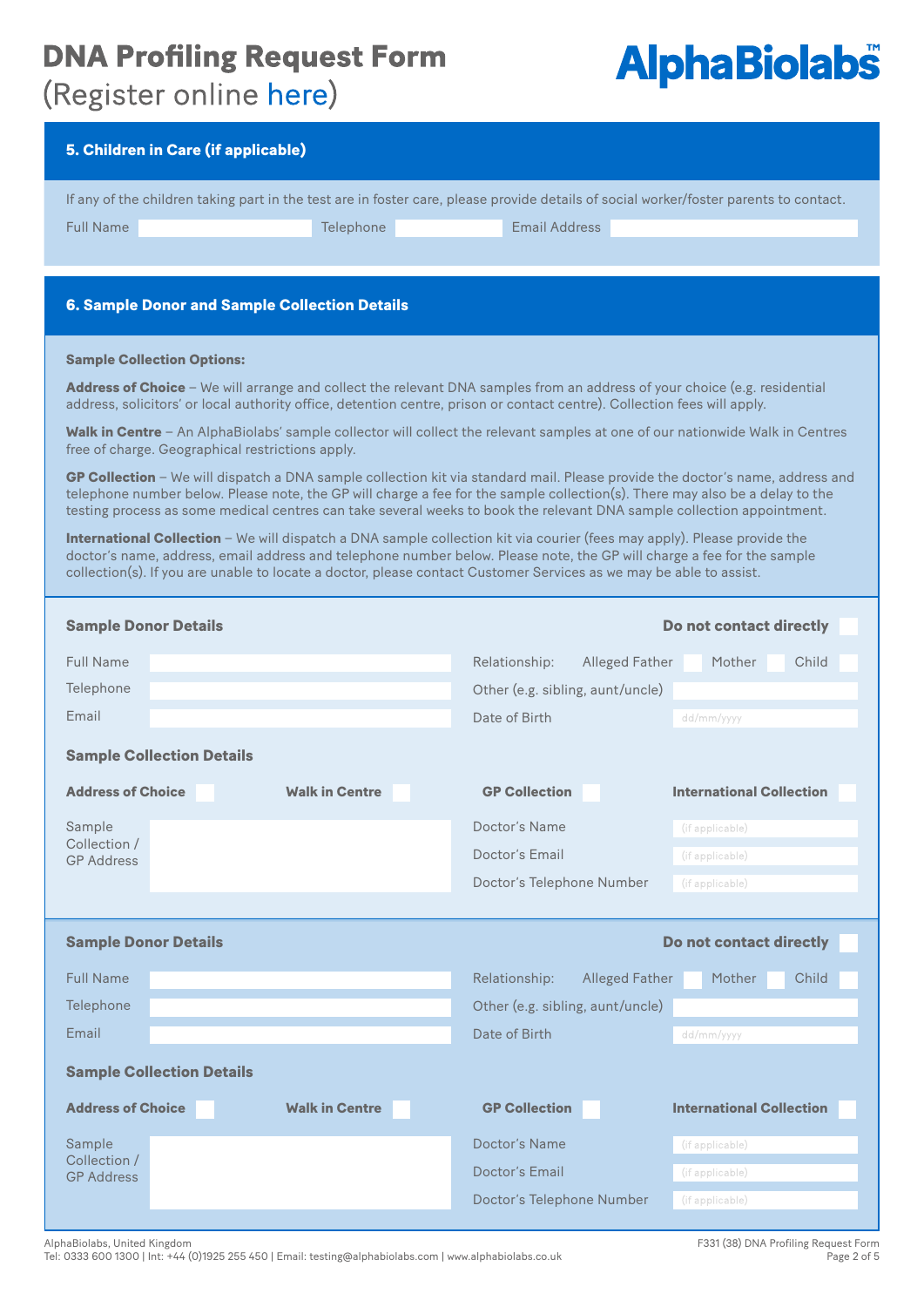## (Register online here)

## **AlphaBiolabs®**

| <b>Sample Donor and Sample Collection Details (continued from page 2)</b> |                                                           |  |
|---------------------------------------------------------------------------|-----------------------------------------------------------|--|
| <b>Sample Donor Details</b>                                               | Do not contact directly                                   |  |
| <b>Full Name</b>                                                          | Child<br>Relationship:<br><b>Alleged Father</b><br>Mother |  |
| Telephone                                                                 | Other (e.g. sibling, aunt/uncle)                          |  |
| Email                                                                     | Date of Birth<br>dd/mm/yyyy                               |  |
| <b>Sample Collection Details</b>                                          |                                                           |  |
| <b>Address of Choice</b><br><b>Walk in Centre</b>                         | <b>GP Collection</b><br><b>International Collection</b>   |  |
| Sample                                                                    | Doctor's Name<br>(if applicable)                          |  |
| Collection /<br><b>GP Address</b>                                         | Doctor's Email<br>(if applicable)                         |  |
|                                                                           | Doctor's Telephone Number<br>(if applicable)              |  |
| <b>Sample Donor Details</b>                                               | Do not contact directly                                   |  |
|                                                                           |                                                           |  |
| <b>Full Name</b>                                                          | Relationship:<br>Child<br><b>Alleged Father</b><br>Mother |  |
| Telephone                                                                 | Other (e.g. sibling, aunt/uncle)                          |  |
| Email                                                                     | Date of Birth<br>dd/mm/yyyy                               |  |
| <b>Sample Collection Details</b>                                          |                                                           |  |
| <b>Address of Choice</b><br><b>Walk in Centre</b>                         | <b>GP Collection</b><br><b>International Collection</b>   |  |
| Sample                                                                    | Doctor's Name<br>(if applicable)                          |  |
| Collection /<br><b>GP Address</b>                                         | <b>Doctor's Email</b><br>(if applicable)                  |  |
|                                                                           | Doctor's Telephone Number<br>(if applicable)              |  |
| <b>Sample Donor Details</b>                                               | Do not contact directly                                   |  |
| <b>Full Name</b>                                                          | Relationship:<br>Mother<br>Child<br><b>Alleged Father</b> |  |
| Telephone                                                                 | Other (e.g. sibling, aunt/uncle)                          |  |
| Email                                                                     | Date of Birth<br>dd/mm/yyyy                               |  |
| <b>Sample Collection Details</b>                                          |                                                           |  |
| <b>Address of Choice</b><br><b>Walk in Centre</b>                         | <b>GP Collection</b><br><b>International Collection</b>   |  |
| Sample                                                                    | Doctor's Name<br>(if applicable)                          |  |
| Collection /<br><b>GP Address</b>                                         | Doctor's Email<br>(if applicable)                         |  |
|                                                                           | Doctor's Telephone Number<br>(if applicable)              |  |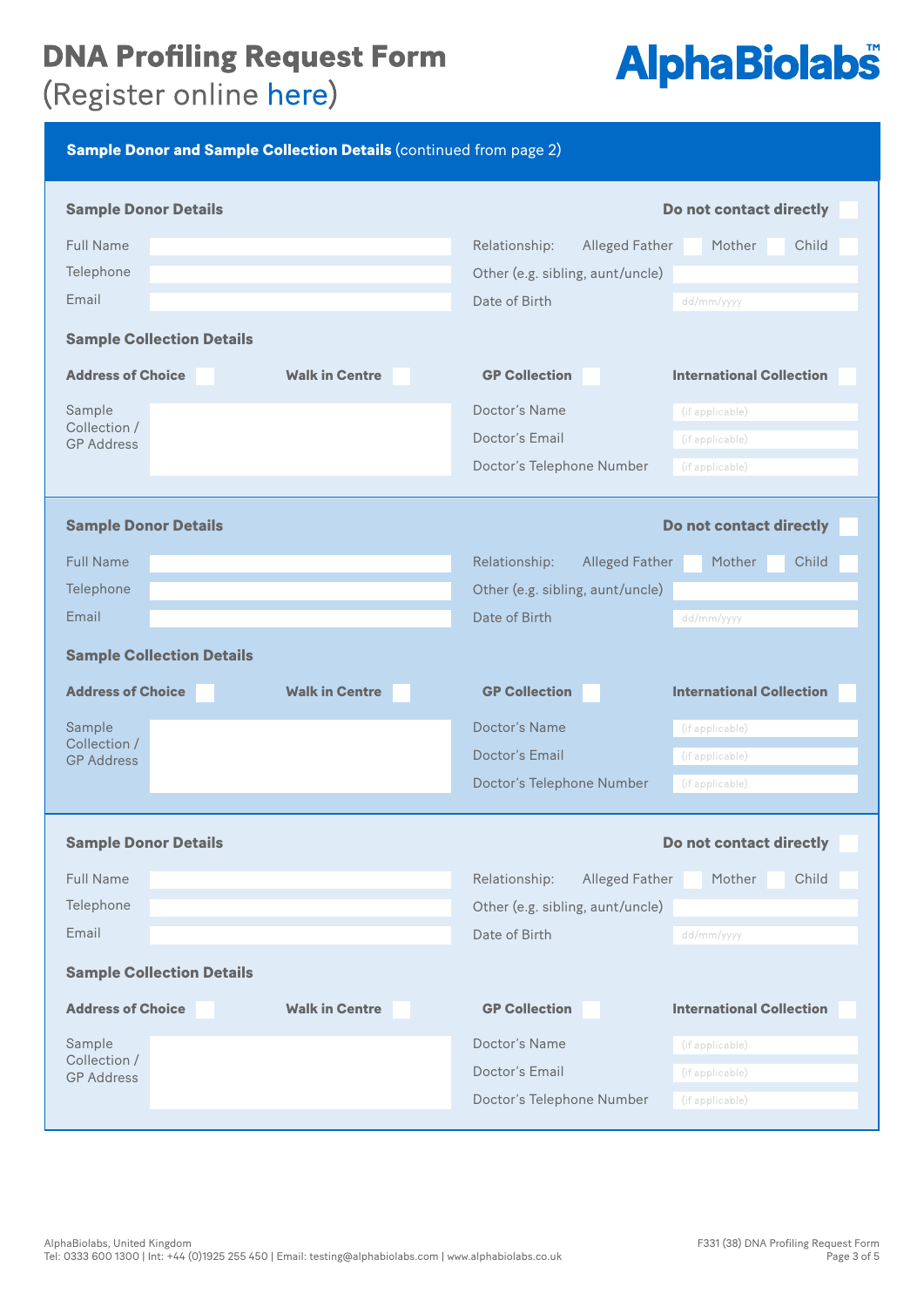## (Register online here)

# **AlphaBiolabs®**

#### 7. Split Invoicing

| Please note that split invoicing details are ONLY used for invoicing parties directly once testing is concluded.<br>parties included on this form refuse to settle the split invoices raised to them.<br>Are any of the parties a litigant in person?<br>Yes<br>If yes, their fees will be due upfront, prior to any testing taking place.<br>Please contact your account manager if you have any queries.<br>Lead Party Name<br>Organisation<br>Address | As the lead party for this instruction, you agree to make payment for all costs relating to this instruction should the other<br><b>No</b> |
|----------------------------------------------------------------------------------------------------------------------------------------------------------------------------------------------------------------------------------------------------------------------------------------------------------------------------------------------------------------------------------------------------------------------------------------------------------|--------------------------------------------------------------------------------------------------------------------------------------------|
| Telephone                                                                                                                                                                                                                                                                                                                                                                                                                                                | Email                                                                                                                                      |
| Party Represented                                                                                                                                                                                                                                                                                                                                                                                                                                        | Your Reference No.                                                                                                                         |
| Purchase Order No.                                                                                                                                                                                                                                                                                                                                                                                                                                       | Court Reference No.                                                                                                                        |
| Share to be invoiced (e.g. 1/2, 1/4 etc.)                                                                                                                                                                                                                                                                                                                                                                                                                |                                                                                                                                            |
|                                                                                                                                                                                                                                                                                                                                                                                                                                                          |                                                                                                                                            |
| <b>Additional Party Name</b>                                                                                                                                                                                                                                                                                                                                                                                                                             |                                                                                                                                            |
| Organisation                                                                                                                                                                                                                                                                                                                                                                                                                                             |                                                                                                                                            |
| <b>Address</b>                                                                                                                                                                                                                                                                                                                                                                                                                                           |                                                                                                                                            |
| Telephone                                                                                                                                                                                                                                                                                                                                                                                                                                                | Email                                                                                                                                      |
| <b>Party Represented</b>                                                                                                                                                                                                                                                                                                                                                                                                                                 | Your Reference No.                                                                                                                         |
| Purchase Order No.                                                                                                                                                                                                                                                                                                                                                                                                                                       | Court Reference No.                                                                                                                        |
| Share to be invoiced (e.g. 1/2, 1/4 etc.)                                                                                                                                                                                                                                                                                                                                                                                                                |                                                                                                                                            |
| <b>Additional Party Name</b>                                                                                                                                                                                                                                                                                                                                                                                                                             |                                                                                                                                            |
| Organisation                                                                                                                                                                                                                                                                                                                                                                                                                                             |                                                                                                                                            |
| Address                                                                                                                                                                                                                                                                                                                                                                                                                                                  |                                                                                                                                            |
|                                                                                                                                                                                                                                                                                                                                                                                                                                                          |                                                                                                                                            |
| Telephone                                                                                                                                                                                                                                                                                                                                                                                                                                                | Email                                                                                                                                      |
| Party Represented                                                                                                                                                                                                                                                                                                                                                                                                                                        | Your Reference No.                                                                                                                         |
| Purchase Order No.                                                                                                                                                                                                                                                                                                                                                                                                                                       | Court Reference No.                                                                                                                        |
| Share to be invoiced (e.g. 1/2, 1/4 etc.)                                                                                                                                                                                                                                                                                                                                                                                                                |                                                                                                                                            |